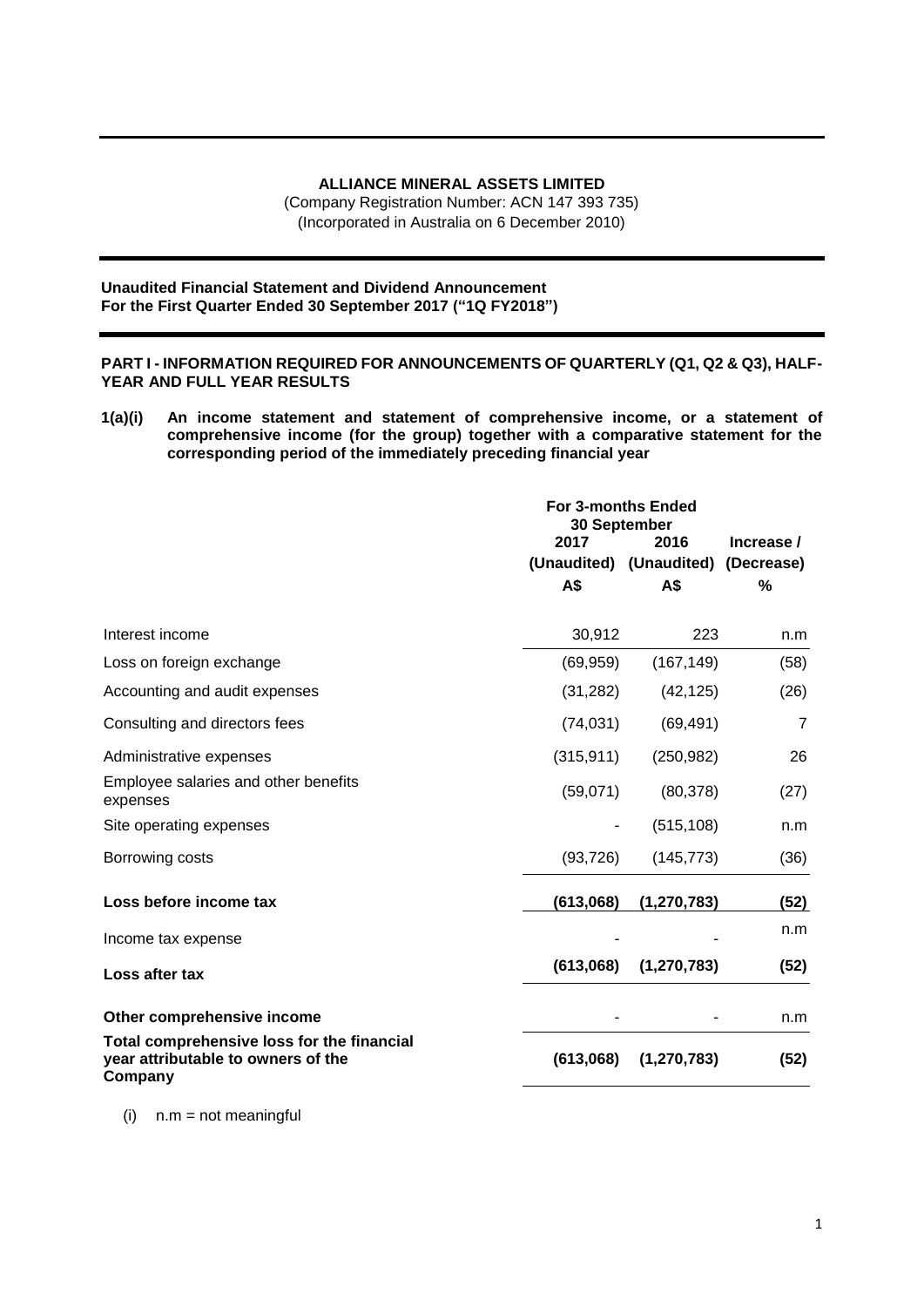# **1(a)(ii) Notes to Consolidated Statement of Comprehensive Income**

|                          | 3-months ended<br>30 September |            |                                      |
|--------------------------|--------------------------------|------------|--------------------------------------|
|                          | 2017<br>2016<br>(Unaudited)    |            | Increase /<br>(Unaudited) (Decrease) |
|                          | A\$                            | A\$        | %                                    |
| Interest income          | 30,912                         | 223        | n.m                                  |
| Loss on foreign exchange | (69, 959)                      | (167, 149) | (58)                                 |
| Borrowing costs          | (93, 726)                      | (145, 773) | (36)                                 |
| Depreciation expense     | (14, 046)                      | (332, 544) | n.m                                  |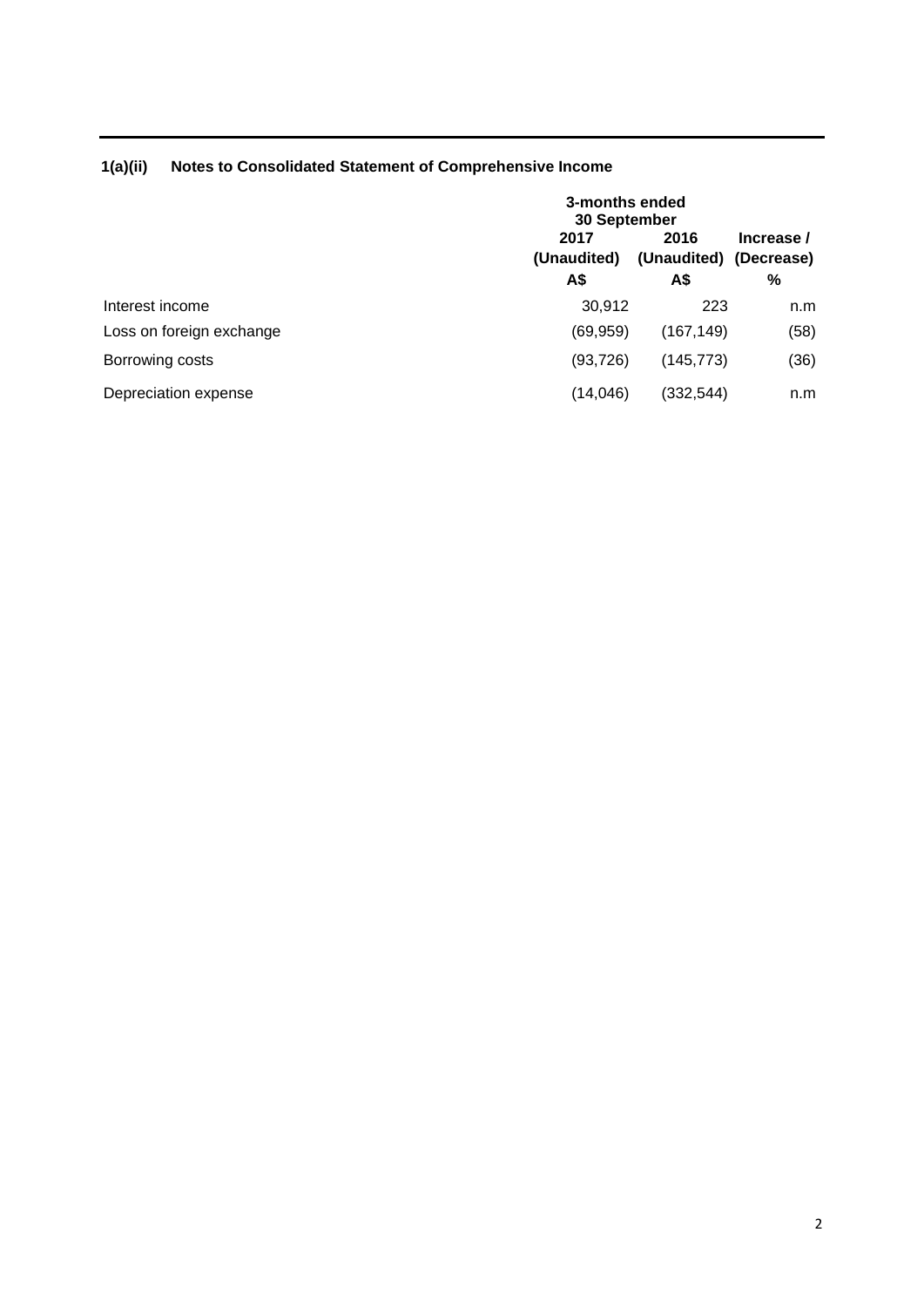| 1(b)(i) | A statement of financial position (for the issuer and group), together with a comparative |
|---------|-------------------------------------------------------------------------------------------|
|         | statement as at the end of the immediately preceding financial year                       |

|                                       | As at                   |                |  |
|---------------------------------------|-------------------------|----------------|--|
|                                       | 30 September<br>30 June |                |  |
|                                       | 2017                    | 2017           |  |
|                                       | (Unaudited)             | (Audited)      |  |
|                                       | A\$                     | A\$            |  |
| <b>CURRENT ASSETS</b>                 |                         |                |  |
| Cash and cash equivalents             | 9,186,269               | 2,857,090      |  |
| Other receivables                     | 66,357                  | 147,600        |  |
| Other current assets                  | 4,204                   | 3,790,349      |  |
| TOTAL CURRENT ASSETS                  | 9,256,830               | 6,795,039      |  |
| <b>NON CURRENT ASSETS</b>             |                         |                |  |
| Mine development                      | 6,226,880               | 3,506,374      |  |
| Property, plant & equipment           | 11,972,817              | 12,294,022     |  |
| TOTAL NON CURRENT ASSETS              | 18,199,697              | 15,800,396     |  |
| <b>TOTAL ASSETS</b>                   | 27,456,527              | 22,595,435     |  |
| <b>CURRENT LIABILITIES</b>            |                         |                |  |
| Trade and other payables              | 12,500,845              | 7,001,220      |  |
| <b>Employee Benefit Liabilities</b>   | 31,851                  | 45,002         |  |
| Interest bearing loans and borrowings | 17,187                  | 25,051         |  |
| <b>TOTAL CURRENT LIABILITIES</b>      | 12,549,883              | 7,071,273      |  |
| <b>NON CURRENT LIABILITIES</b>        |                         |                |  |
| Provision for rehabilitation          | 1,078,987               | 1,078,987      |  |
| Interest bearing loans and borrowings | 12,870                  | 17,320         |  |
| <b>TOTAL NON CURRENT LIABILITIES</b>  | 1,091,857               | 1,096,307      |  |
|                                       |                         |                |  |
| <b>TOTAL LIABILITIES</b>              | 13,641,740              | 8,167,580      |  |
| <b>NET ASSETS</b>                     | 13,814,787              | 14,427,855     |  |
| <b>EQUITY</b>                         |                         |                |  |
| Issued capital                        | 38,960,275              | 38,960,275     |  |
| Reserves                              | 3,849,439               | 3,849,439      |  |
| <b>Accumulated losses</b>             | (28, 994, 927)          | (28, 381, 859) |  |
| <b>TOTAL EQUITY</b>                   | 13,814,787              | 14,427,855     |  |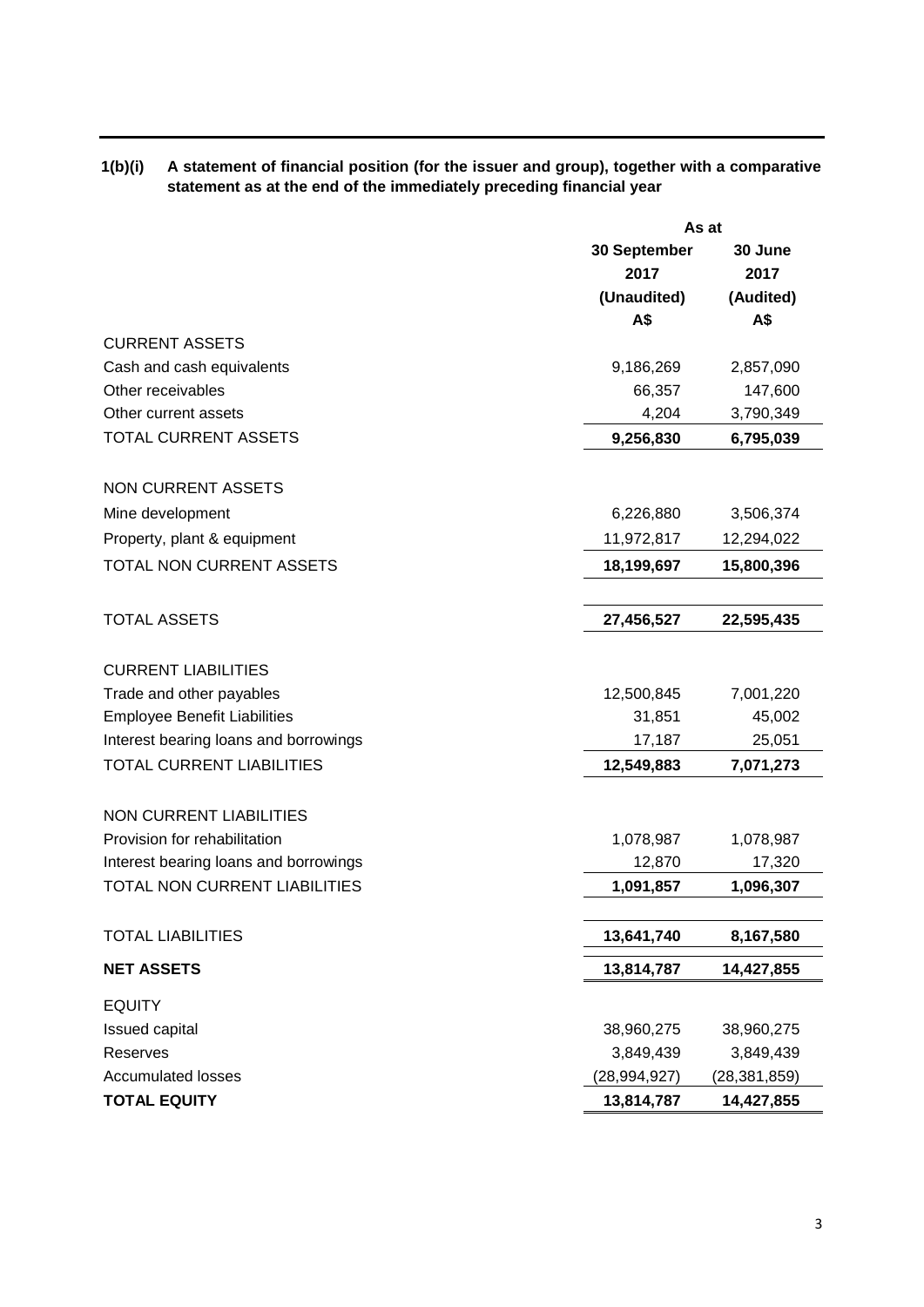# **(b)(ii) Aggregate amount of group's borrowings and debt securities**

# **Amount repayable in one year or less, or on demand**

| As at 30 September 2017 |                  | As at 30 June 2017 |                  |
|-------------------------|------------------|--------------------|------------------|
| (Unaudited)             |                  | (Audited)          |                  |
| <b>Secured</b>          | <b>Unsecured</b> | <b>Secured</b>     | <b>Unsecured</b> |
| A\$                     | A\$              | A\$                | A\$              |
| 17.187                  | 2,009,065        | 17.187             | 2.444.684        |

# **Amount repayable after one year**

| As at 30 September 2017 |           | As at 30 June 2017 |   |
|-------------------------|-----------|--------------------|---|
| (Unaudited)             |           | (Audited)          |   |
| <b>Secured</b>          | Unsecured | <b>Secured</b>     |   |
| A\$                     | A\$       | <b>Unsecured</b>   |   |
| 12.870                  | -         | 7.320              | - |

# **Details of any collateral**

The secured borrowings comprised finance lease liabilities of A\$30,057 (30 June 2017: A\$34,507), which are secured on the Company's motor vehicles.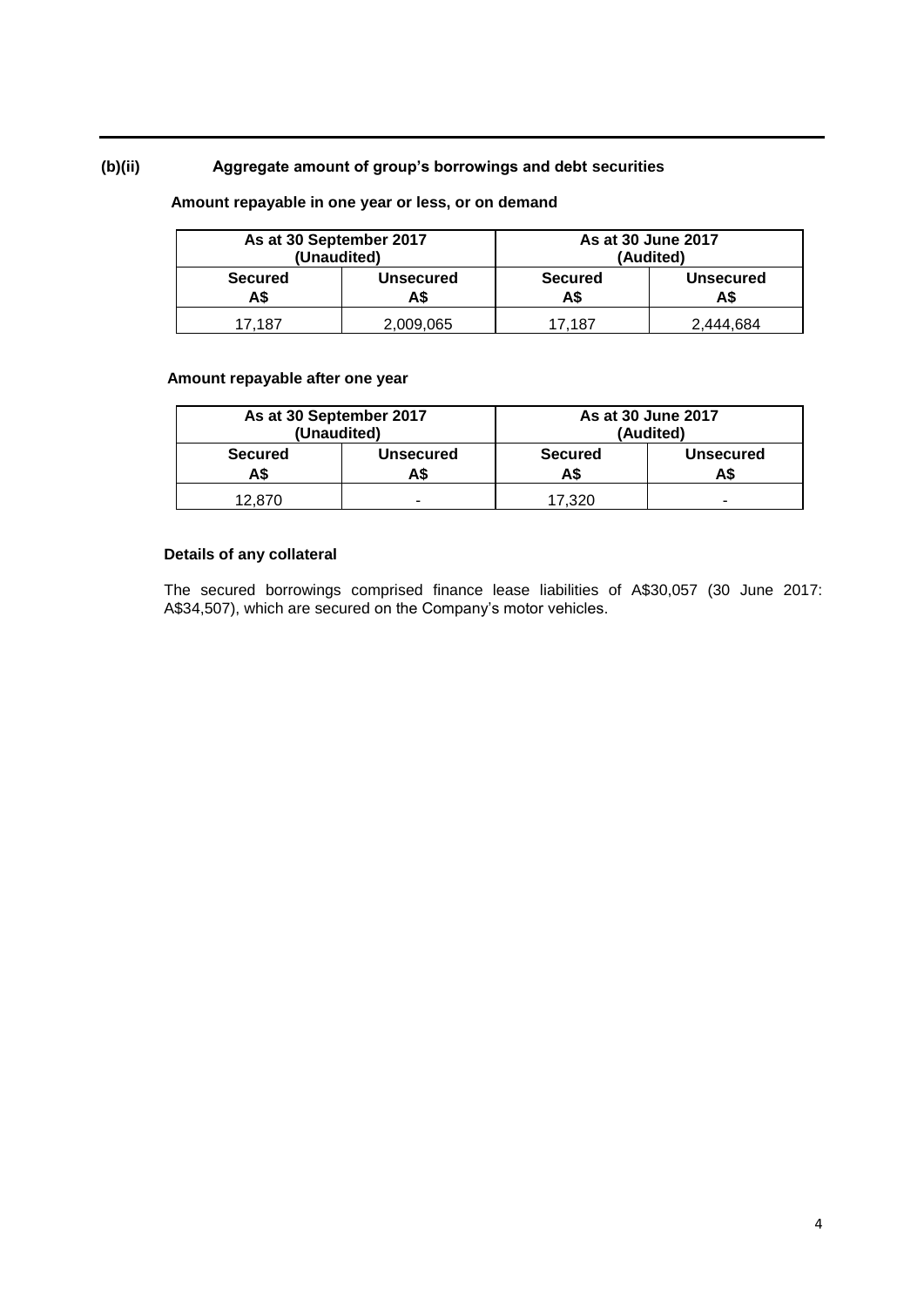| 1(c) | A statement of cash flows (for the group), together with a comparative statement for the |
|------|------------------------------------------------------------------------------------------|
|      | corresponding period of the immediately preceding financial year                         |

|                                                      | <b>For 3-months Ended</b><br>30 September |                                 |  |
|------------------------------------------------------|-------------------------------------------|---------------------------------|--|
|                                                      | 2017<br><b>Unaudited</b><br>A\$           | 2016<br><b>Unaudited</b><br>A\$ |  |
| <b>CASH FLOWS FROM OPERATING ACTIVITIES</b>          |                                           |                                 |  |
| Interest received                                    | 30,912                                    | 223                             |  |
| Interest paid                                        | (8,548)                                   | (4, 295)                        |  |
| Payments to suppliers and employees                  | (581, 028)                                | (779, 425)                      |  |
| <b>NET CASH FLOWS USED IN OPERATING ACTIVITIES</b>   | (558, 664)                                | (783, 497)                      |  |
| <b>CASH FLOWS FROM INVESTING ACTIVITIES</b>          |                                           |                                 |  |
| Other income received                                | 183,002                                   |                                 |  |
| Payments for mine development                        | (824, 951)                                |                                 |  |
| Purchase and refurbishment of plant & equipment      |                                           | (2, 177)                        |  |
| <b>NET CASH FLOWS USED IN INVESTING ACTIVITIES</b>   | (641, 949)                                | (2, 177)                        |  |
| <b>CASH FLOWS FROM FINANCING ACTIVITIES</b>          |                                           |                                 |  |
| Proceeds from product sale prepayment                | 8,125,000                                 |                                 |  |
| Payment to finance lease principle                   | (4, 451)                                  | (4,206)                         |  |
| Payments of insurance premium loan principle         | (7, 865)                                  | (39, 788)                       |  |
| Loan drawdowns                                       |                                           | 125,883                         |  |
| Repayment of unsecured loan                          | (512, 933)                                | (231, 422)                      |  |
| NET CASH FLOWS FROM/(USED IN) FINANCING              |                                           |                                 |  |
| <b>ACTIVITIES</b>                                    | 7,599,751                                 | (149, 533)                      |  |
| Net increase/(decrease) in cash and cash equivalents | 6,399,138                                 | (935, 207)                      |  |
| Cash and cash equivalents at beginning of year       | 2,857,090                                 | 5,389,663                       |  |
| Net foreign exchange difference on cash balances     | (69, 959)                                 | (167, 149)                      |  |
| CASH AND CASH EQUIVALENTS AT END OF                  |                                           |                                 |  |
| <b>FINANCIAL YEAR</b>                                | 9,186,269                                 | 4,287,307                       |  |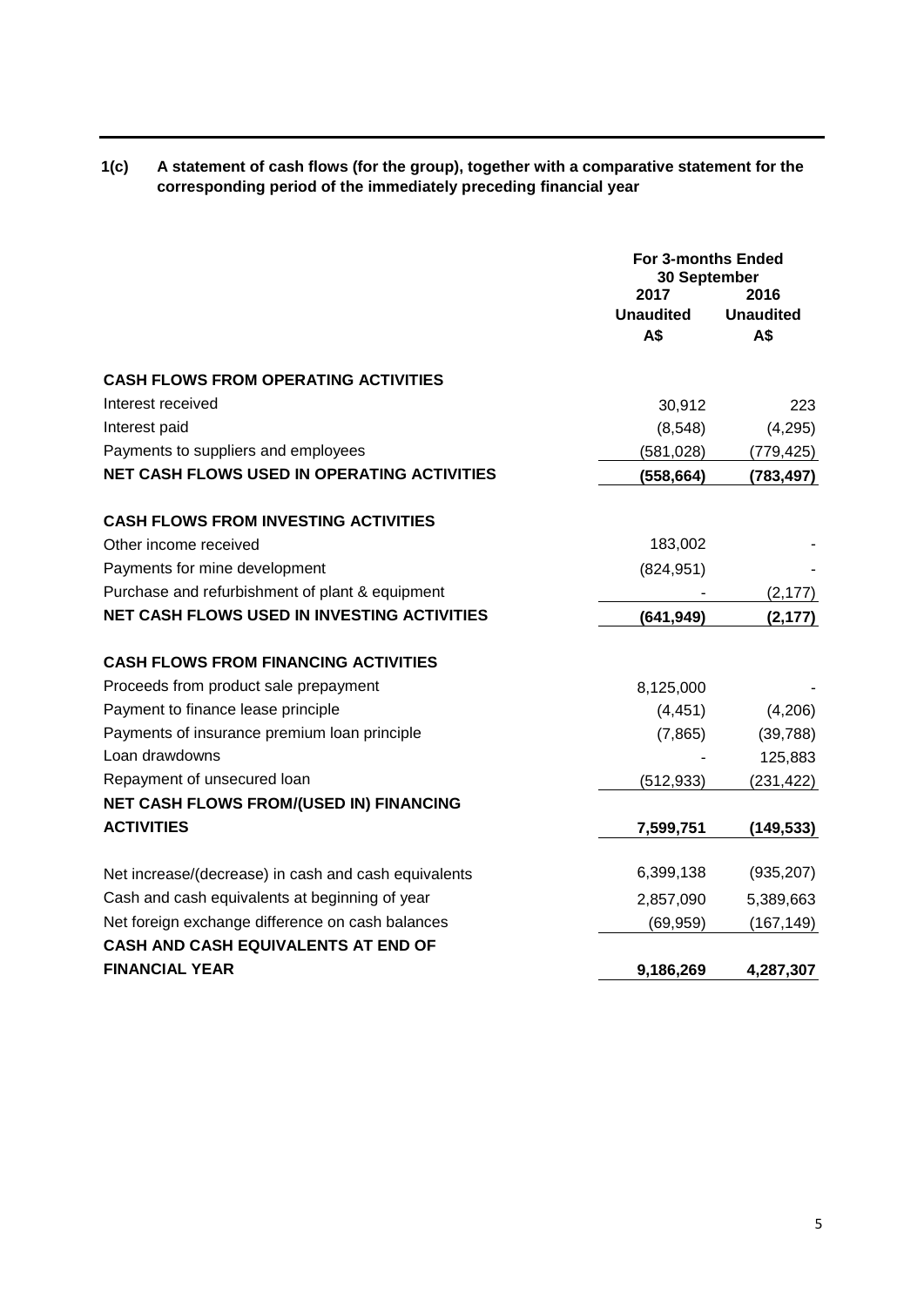**1(d)(i) A statement (for the issuer and group) showing either (i) all changes in equity or (ii) changes in equity other than those arising from capitalisation issues and distributions to shareholders, together with a comparative statement for the corresponding period of the immediately preceding financial year**

|                                               | <b>Issued</b><br>Capital<br>A\$ | <b>Reserves</b><br>A\$ | <b>Accumulated</b><br><b>Losses</b><br>A\$ | Total<br>A\$  |
|-----------------------------------------------|---------------------------------|------------------------|--------------------------------------------|---------------|
| (Unaudited)                                   |                                 |                        |                                            |               |
| Balance as at 1 July 2016                     | 38,960,275                      | 2,463,505              | (23, 578, 000)                             | 17,845,780    |
| Loss for the 1Q FY2017                        |                                 |                        | (1, 270, 783)                              | (1, 270, 783) |
| Total comprehensive loss for the<br>1Q FY2017 |                                 |                        | (1, 270, 783)                              | (1, 270, 783) |
| Equity Transactions:                          |                                 |                        |                                            |               |
| Parent equity contributions -                 |                                 |                        |                                            |               |
| interest free loan                            |                                 | 442,415                |                                            | 442,415       |
| Balance as at 30 September 2016               | 38,960,275                      | 2,905,920              | (24, 848, 783)                             | 17,017,412    |
| (Unaudited)                                   |                                 |                        |                                            |               |
| Balance as at 1 July 2017                     | 38,960,275                      | 3,849,439              | (28, 381, 859)                             | 14,427,855    |
| Loss for the 1Q FY2018                        |                                 |                        | (613,068)                                  | (613,068)     |
| Total comprehensive loss for the<br>1Q FY2018 |                                 |                        | (613,068)                                  | (613,068)     |
| Balance as at 30 September 2017               | 38,960,275                      | 3,849,439              | (28,994,927)                               | 13,814,787    |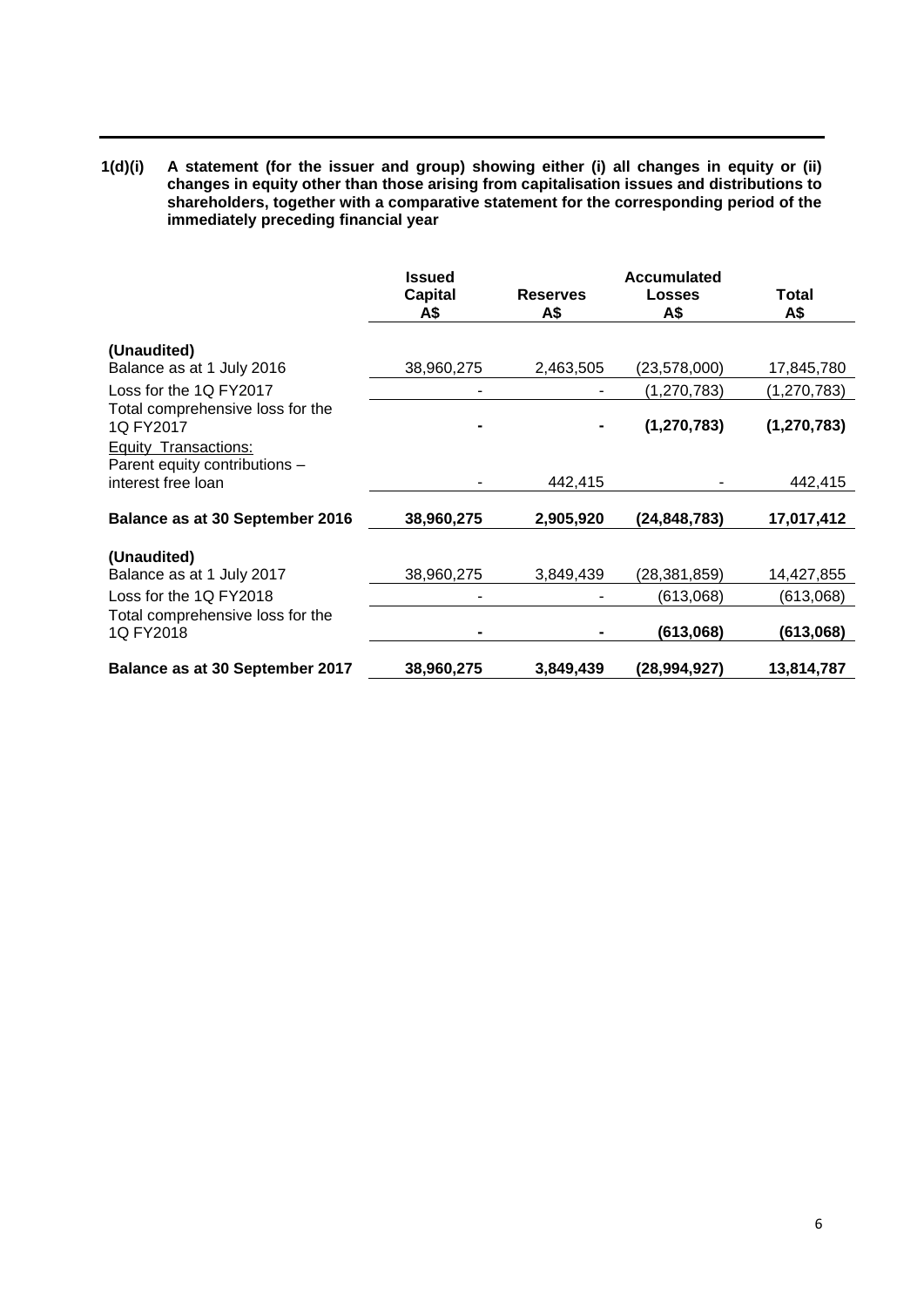**1(d)(ii) Details of any changes in the company's share capital arising from rights issue, bonus issue, share buy-backs, exercise of share options or warrants, conversion of other issues of equity securities, issue of shares for cash or as consideration for acquisition or for any other purpose since the end of the previous period reported on. State the number of shares that may be issued on conversion of all the outstanding convertibles, if any, against the total number of issued shares excluding treasury shares and subsidiary holdings of the issuer, as at the end of the current financial period reported on and as at the end of the corresponding period of the immediately preceding financial year. State also the number of shares held as treasury shares and the number of subsidiary holdings, if any, and the percentage of the aggregate number of treasury shares and subsidiary holdings held against the total number of shares outstanding in a class that is listed as at the end of the current financial period reported on and as at the end of the corresponding period of the immediately preceding financial year.**

|                                          | Number of ordinary<br>shares | <b>Share Capital</b><br>A\$ |  |
|------------------------------------------|------------------------------|-----------------------------|--|
| As at 30 June 2017 and 30 September 2017 | 480.763.760                  | 38.960.275                  |  |

The Company had on 16 June 2014, adopted the Alliance Employee Share Option Scheme ("**Scheme**"). As at 30 September 2017 ("**1Q FY2018**") and as at the date of this announcement, no options has been granted under the Scheme.

As at 30 September 2017, the Company had 11,400,000 options which were issued on 24 May 2017 to Canaccord Genuity (Australia) Ltd in three tranches that are exercisable into 11,400,000 new ordinary shares of the Company (30 September 2016: nil) as follows:

| <b>Conditions</b>  | Tranche 1            | Tranche 2            | Tranche 3            |
|--------------------|----------------------|----------------------|----------------------|
|                    |                      |                      |                      |
| Number of options  | 3,800,000            | 3,800,000            | 3,800,000            |
| Exercise price     | S\$ 0.24             | S\$ 0.30             | S\$ 0.36             |
| Expiry             | 3 years from date of | 3 years from date of | 3 years from date of |
|                    | issue                | issue                | issue                |
| Vesting conditions | None                 | None                 | None                 |

There were no other outstanding convertibles as at 30 September 2017 and 30 September 2016.

The Company did not have any treasury shares and subsidiary holdings at 30 September 2017 and 30 September 2016.

## **1(d)(iii) To show the total number of issued shares excluding treasury shares as at the end of the current financial period and as at the end of the immediately preceding year**

The total number of issued ordinary shares was 480,763,760 as at 30 September 2017 and 30 June 2017.

The Company did not have any treasury shares as at 30 September 2017 and 30 June 2017.

## **1(d)(iv) A statement showing all sales, transfers, cancellation and/or use of treasury shares as at the end of the current financial period reported on.**

Not applicable. The Company did not have any treasury shares during and as at the end of the current financial period reported on.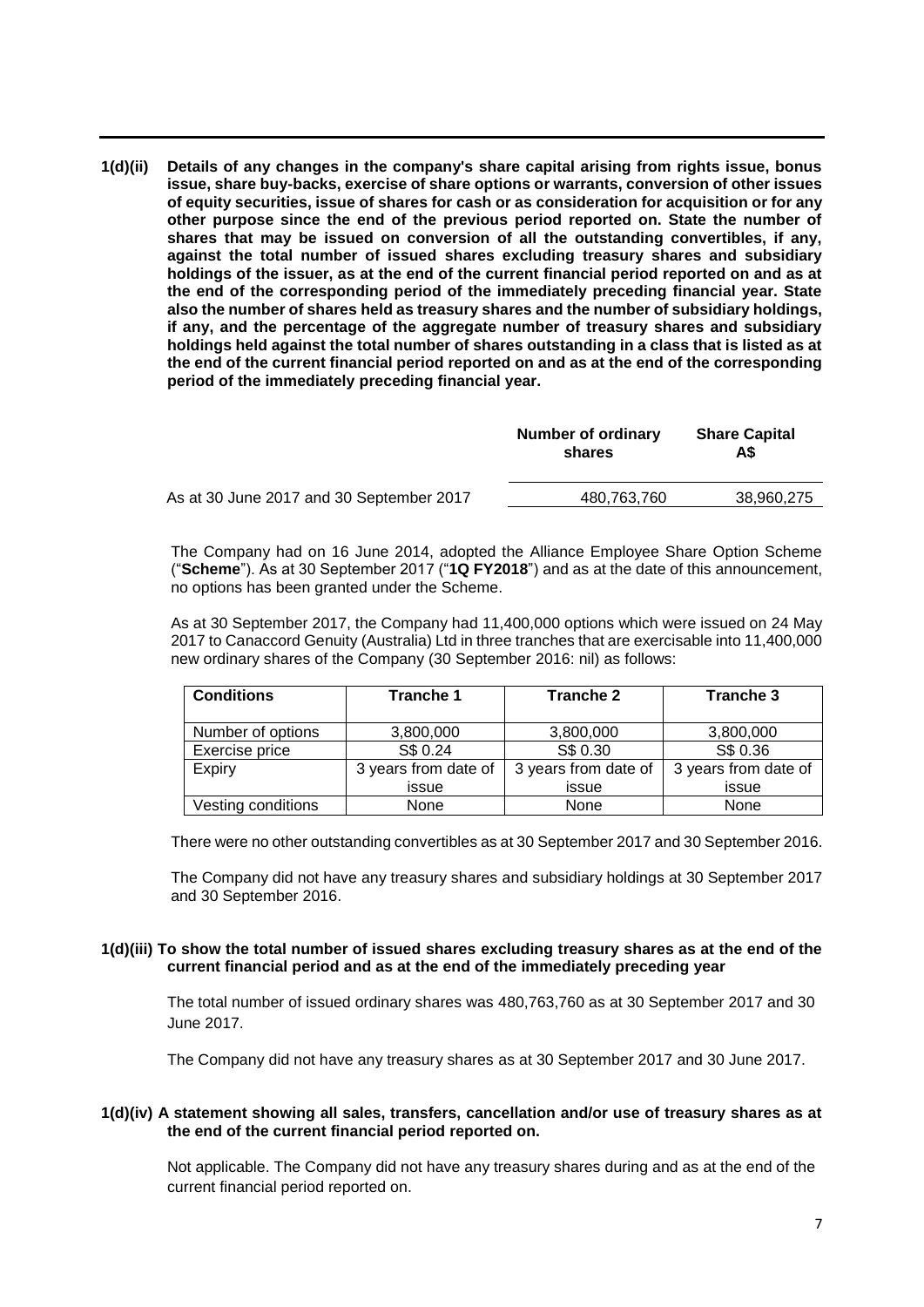# **1(d)(v) A statement showing all sales, transfers, cancellation and/or use of subsidiary holdings as at the end of the current financial period reported on.**

 Not applicable. The Company did not have any subsidiary holdings during and as at the end of the current financial period reported on.

# **2. Whether the figures have been audited or reviewed, and in accordance with which auditing standard or practice**

The figures have not been audited or reviewed by the Company's auditors.

# **3. Where the figures have been audited or reviewed, the auditors' report (including any qualifications or emphasis of a matter)**

Not applicable.

### **4. Whether the same accounting policies and methods of computation as in the issuer's most recently audited annual financial statements have been applied**

Except as disclosed in paragraph 5 below, the Company has applied the same accounting policies and methods of computation in the financial statements for the current reporting period as those of the most recently audited financial statements for the financial year ended 30 June 2017.

### **5. If there are any changes in the accounting policies and methods of computation, including any required by an accounting standard, what has changed, as well as the reasons for, and the effect of, the change**

The Company adopted a number of new International Financial Reporting Standards ("IFRS"), amendments to standards and interpretations that are relevant to its operations and which are effective for annual periods beginning on or after 1 July 2016. The adoptions of these new standards, amendments to standards and interpretations did not result in any significant impact on the financial statements of the Company for the current financial period reported on.

# **6. Earnings per ordinary share of the group for the current period reported on and the corresponding period of the immediately preceding financial year, after deducting any provision for preference dividends**

|                                                                                                                     | 3-months ended 30<br><b>September</b> |                     |
|---------------------------------------------------------------------------------------------------------------------|---------------------------------------|---------------------|
|                                                                                                                     | 2017<br>(Unaudited)                   | 2016<br>(Unaudited) |
| Basic and diluted loss per share (AU cents)                                                                         | $(0.1)^{(1)}$                         | $(0.3)^{(1)}$       |
| Loss for the period attributable to owners of the Company (A\$)                                                     | (613,068)                             | (1,270,783)         |
| Number of weighted ordinary shares used in calculating basic<br>and diluted loss per share for the financial period | 480.763.760                           | 480,763,760         |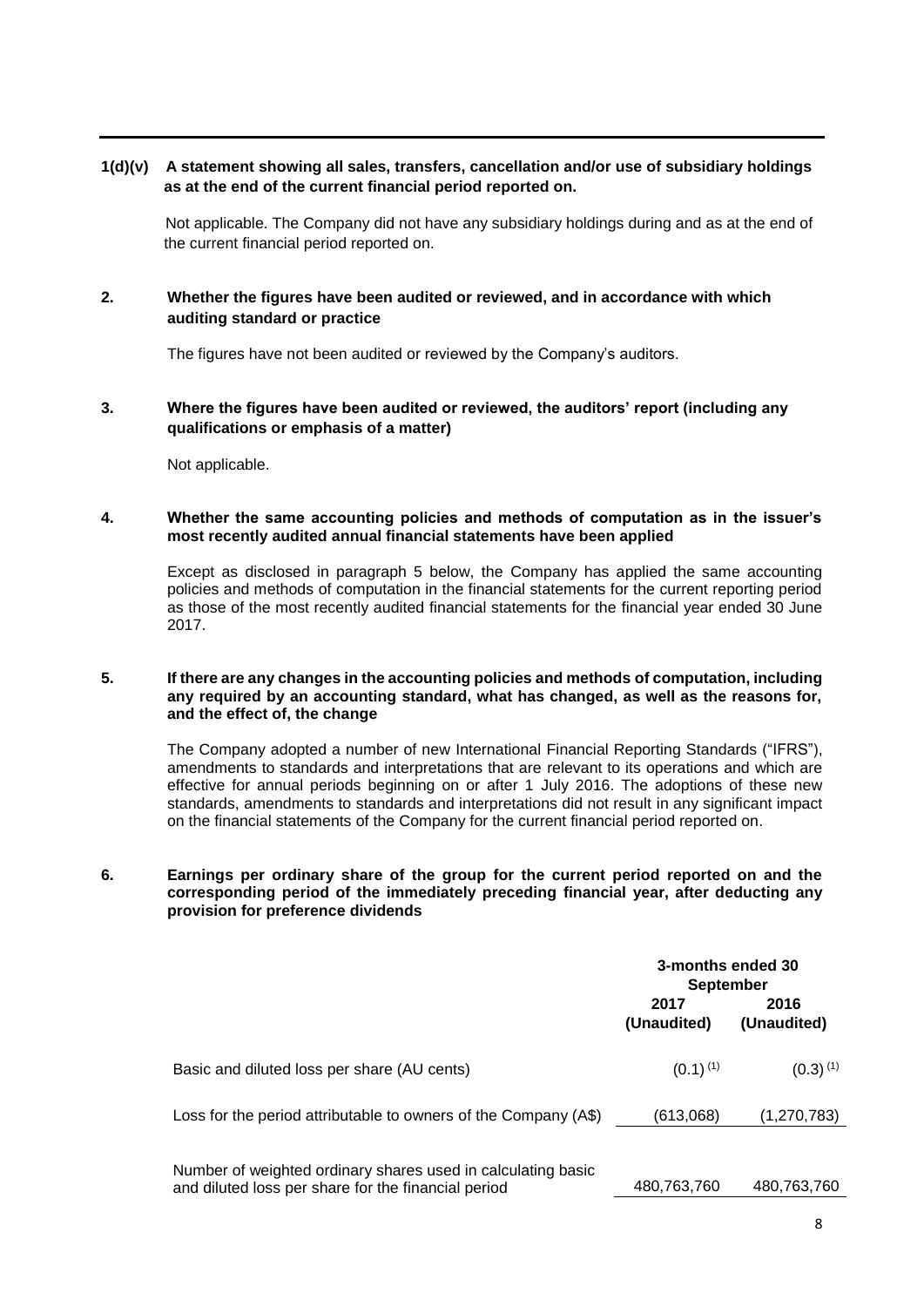Note:

- (1) The basic and diluted loss per share for the 3-month financial period ended 30 September 2017 and 30 September 2016 were the same as the 11,400,000 options which are exercisable into 11,400,000 new ordinary shares of the Company as at 30 September 2017 are anti-dilutive.
- **7. Net asset value (for the issuer and group) per ordinary share based on the total number of issued shares excluding treasury shares of the issuer at the end of the:**
	- **(a) current financial period reported on; and**
	- **(b) immediately preceding financial year.**

|                                                           | As at                |                  |  |
|-----------------------------------------------------------|----------------------|------------------|--|
|                                                           | 30 September<br>2017 | 30 June<br>2017  |  |
|                                                           | (Unaudited)          | (Audited)        |  |
| Net asset value per ordinary share based on               |                      |                  |  |
| issued share capital (AU cents)                           | 2.9                  | 3.0 <sub>2</sub> |  |
| Net asset value as at the end of the respective financial |                      |                  |  |
| periods (A\$)                                             | 13,814,787           | 14,427,855       |  |
| Number of ordinary shares as at the end of the respective |                      |                  |  |
| financial periods                                         | 480,763,760          | 480,763,760      |  |

- **8. A review of the performance of the group, to the extent necessary for a reasonable understanding of the group's business. The review must discuss: -**
	- **(a) any significant factors that affected the turnover, costs, and earnings of the group for the current financial period reported on, including (where applicable) seasonal or cyclical factors; and**
	- **(b) any material factors that affected the cash flow, working capital, assets or liabilities of the group during the current financial period reported on**

**3-months ended 30 September 2017 ("1Q FY2018") vs. 3-months ended 30 September 2017 ("1Q FY2017")**

# **Review of the Income Statement**

#### Revenue

There was no revenue in 1Q FY2018 and 1Q FY2017 as we had not commenced commercial production and sale of Tantalite concentrate.

### Interest income

Interest income of A\$30,912 in 1Q FY2018 (1Q FY2017: A\$223) was higher mainly due to a higher amount of AUD short-term deposits placed.

#### Loss on foreign exchange

The loss on foreign exchange of A\$69,959 in 1Q FY2018 (1Q FY2017: A\$167,149 loss) is mainly due to the weakening of the Singapore dollar in 1Q FY2018.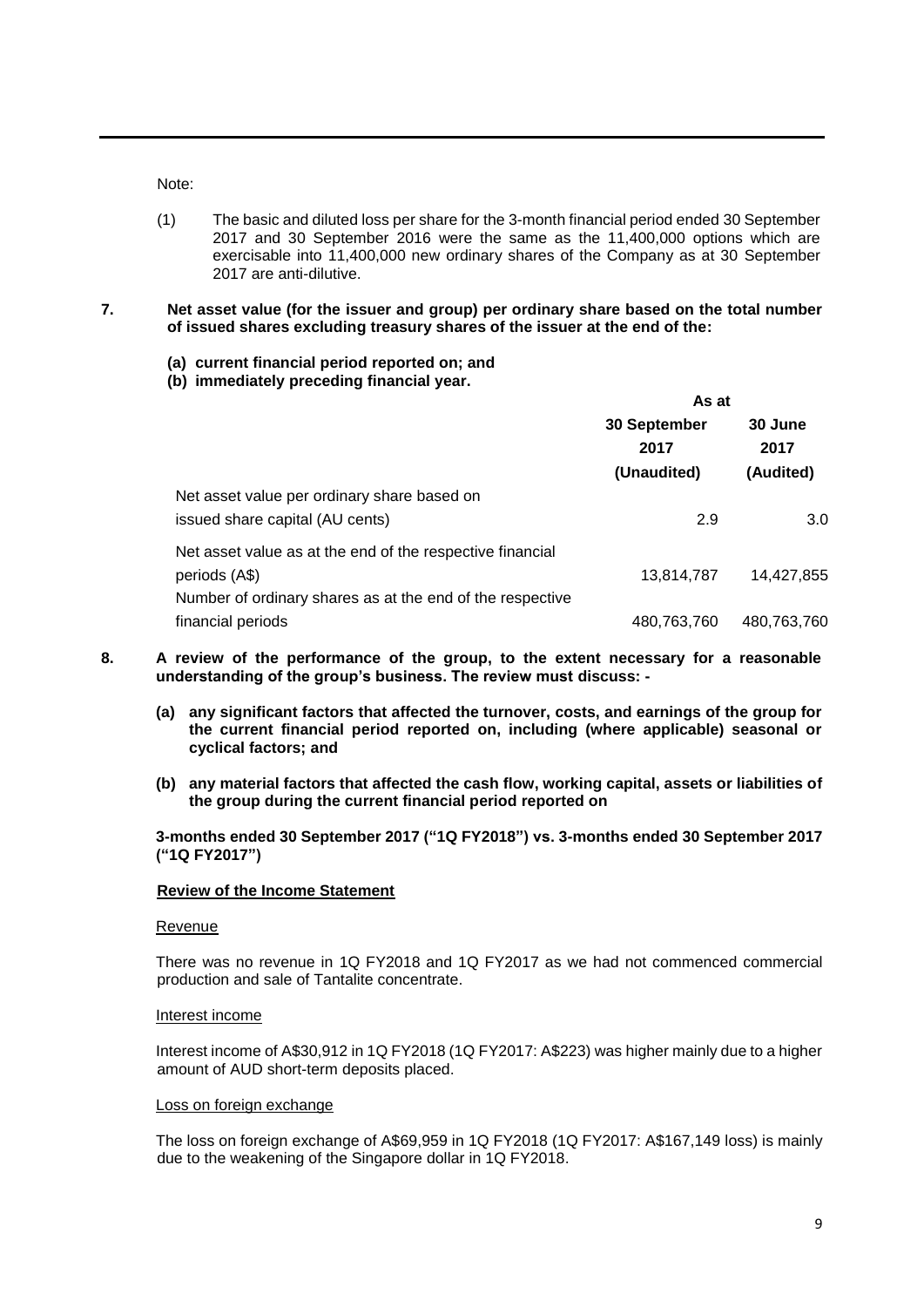#### Administrative expenses

Administrative expenses increased by A\$64,929 or 26% from A\$250,982 in 1Q FY2017 to A\$315,911 in 1Q FY2018 mainly due to an increase in professional fees, legal costs, and compliance costs incurred by the Company, mainly in relation to the report of maiden lithium resources and reserves as well as to address a shareholder-related matter that occurred in 1Q FY2018.

#### Employee salaries and other benefits

Employee salaries and other benefits of A\$59,071 in 1Q FY2018 decreased from A\$80,378 in 1Q FY2017 mainly due to a reduction in full time employees of the Company.

#### Site operating costs

Site operating costs in 1Q FY2018 have been capitalised as mine development cost as the Company has commenced development of the Bald Hill project during the quarter. Site operating costs of A\$515,108 in 1Q FY2017 relates to costs incurred to maintain the Bald Hill Mine Site as the Company was focused on lithium exploration as prescribed under the on-going joint-venture arrangement with Lithco.

Lithco had on 31 May 2017 earned in to a 50% joint venture interest in all rights to lithium minerals on the Tenements, including rights to explore and mine for lithium on the Tenements. Subsequent to 30 September 2017, Lithco has completed earning in to a 50% joint venture interest in the overall Bald Hill Project as announced on 24 October 2017.

### Borrowing costs

Borrowing costs decreased from A\$146,773 in 1Q FY2017 to \$93,726 in 1Q FY2018 due mainly to the decrease in notional interest on the amount owing to LWM as a result of instalment payments made.

The aforementioned notional interest expenses arise from the Company's financial liabilities held at amortised cost whereby the initial carrying value of the liability is accreted to its principal amount over the life of the loan. This accretion is recognised as a borrowing cost.

### Depreciation expense

Depreciation expense decreased by A\$318,498 from A\$332,544 in 1Q FY2017 to A\$14,046 in 1Q FY2018 as depreciation expense relating to property, plant and equipment at the Bald Hill Mine Site was previously expensed and is now being capitalised as the Company has commenced development of the Bald Hill project during the quarter.

#### Loss before income tax

In view of the foregoing, loss before taxation decreased by A\$657,715 from A\$1,270,783 in 1Q FY2017 to A\$613,068 in 1Q FY2018.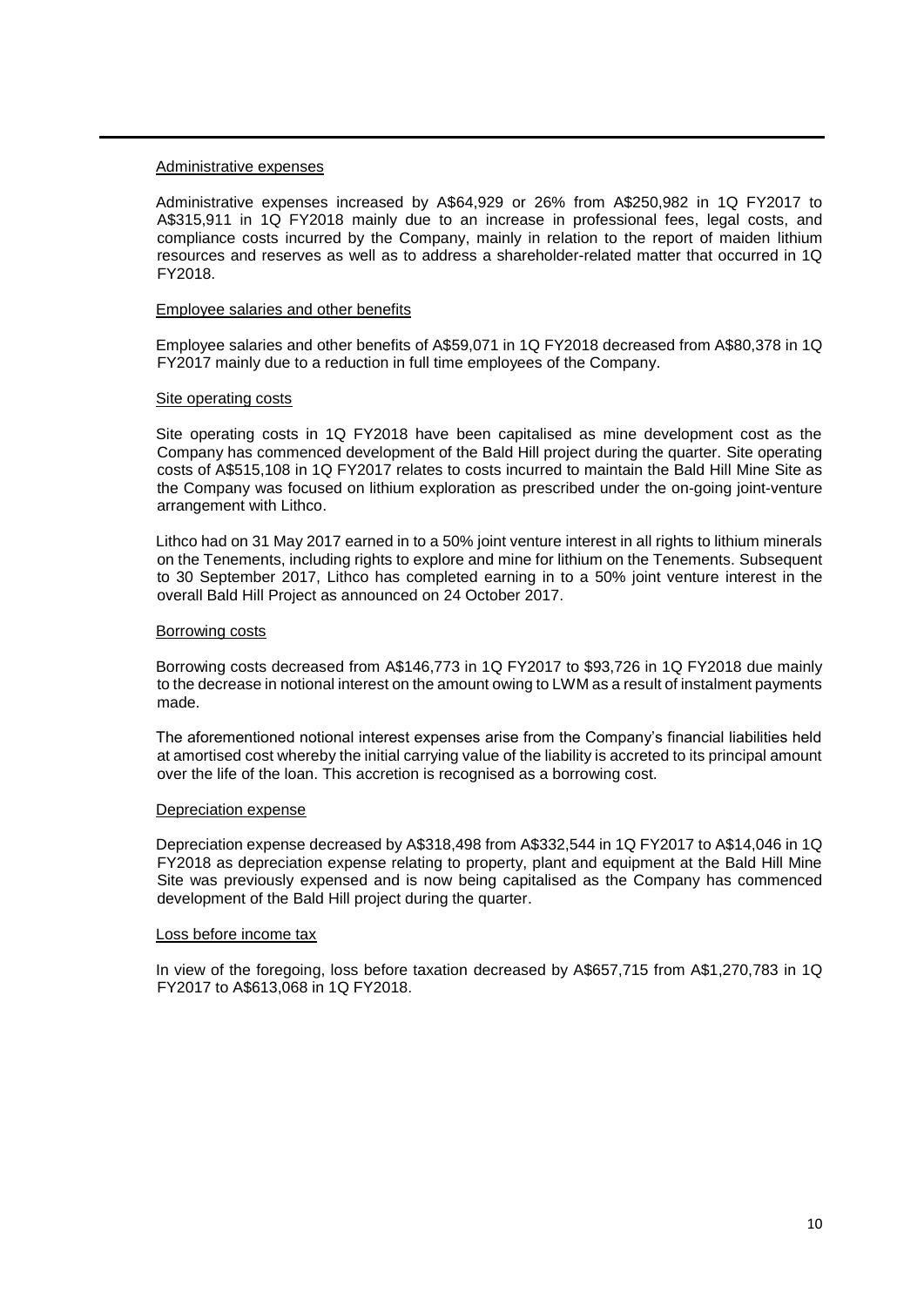### **Review of the Financial Position of the Group**

#### Non-current assets

As at 30 September 2017, our non-current assets of A\$18,199,697 accounted for approximately 66% of our total assets. Our non-current assets comprised of mine development and property, plant and equipment.

Mine development increased by A\$2,720,506 relating to costs incurred on the construction of the Bald Hill project of A\$1,895,555, site operating expenses capitalised of A\$520,258 and resource definition exploration of A\$424,388 offset by site services income of A\$119,695.

Property, plant and equipment decreased by A\$321,205 to A\$11,972,817 mainly due to depreciation of \$321,205 of which \$307,159 has been capitalised as mine development and \$14,046 has been expensed as administrative expenses.

#### Current assets

As at 30 September 2017, our current assets of A\$9,256,830, represents 34% of our total assets. Our current assets consist of cash and cash equivalents and other receivables and other current assets.

Cash and cash equivalents of A\$9,186,269 increased by A\$6,329,179 due to recognition of lithium product prepayment of \$8,125,000 offset by expenditure relating to the development of the Bald Hill Mine, repayment of the loan from Living Waters Mining and associated administration overheads.

Other receivables decreased by A\$81,243 to A\$66,357 mainly as a result of the decrease of other receivables which mainly relate to the provision of mining camp and administration services.

Other current assets comprise prepayments of A\$4,204 represents insurance premium prepaid and expensed over the period of insurance cover. At 30 June 2017, other current assets included restricted cash of A\$3,759,703 relating to funds received from Burwill as a prepayment under the Lithium Offtake Agreement as announced on 20 April 2017. The classification arises as there are certain conditions precedent remaining to be satisfied under the terms of the Lithium Offtake Agreement which have now been satisfied resulting in the amount being reclassified as cash and cash equivalents.

#### Non-current liabilities

As at 30 September 2017, our non-current liabilities of A\$1,091,857 represented 8% of our total liabilities. Our non-current liabilities relate to the provision for rehabilitation required at the Bald Hill Mine and interest bearing loans and borrowings.

Provision for rehabilitation of A\$1,078,987 represents management's best estimate as at balance sheet date to rehabilitate the existing Bald Hill mine site.

Interest bearing loans and borrowing of A\$12,870, decreased slightly from A\$17,320 as at 30 June 2017 due to repayments of the principal amount of the finance leases for vehicles.

#### Current liabilities

As at 30 September 2017, our current liabilities of A\$12,549,883, representing 92% of our total liabilities comprised trade and other payables, employee benefit liabilities and interest bearing loans and borrowings.

Trade and other payables increased by A\$5,499,625 to A\$12,500,845 mainly attributable to the increase in other payables of A\$1,895,555 representing an accrual for a contribution to the cost of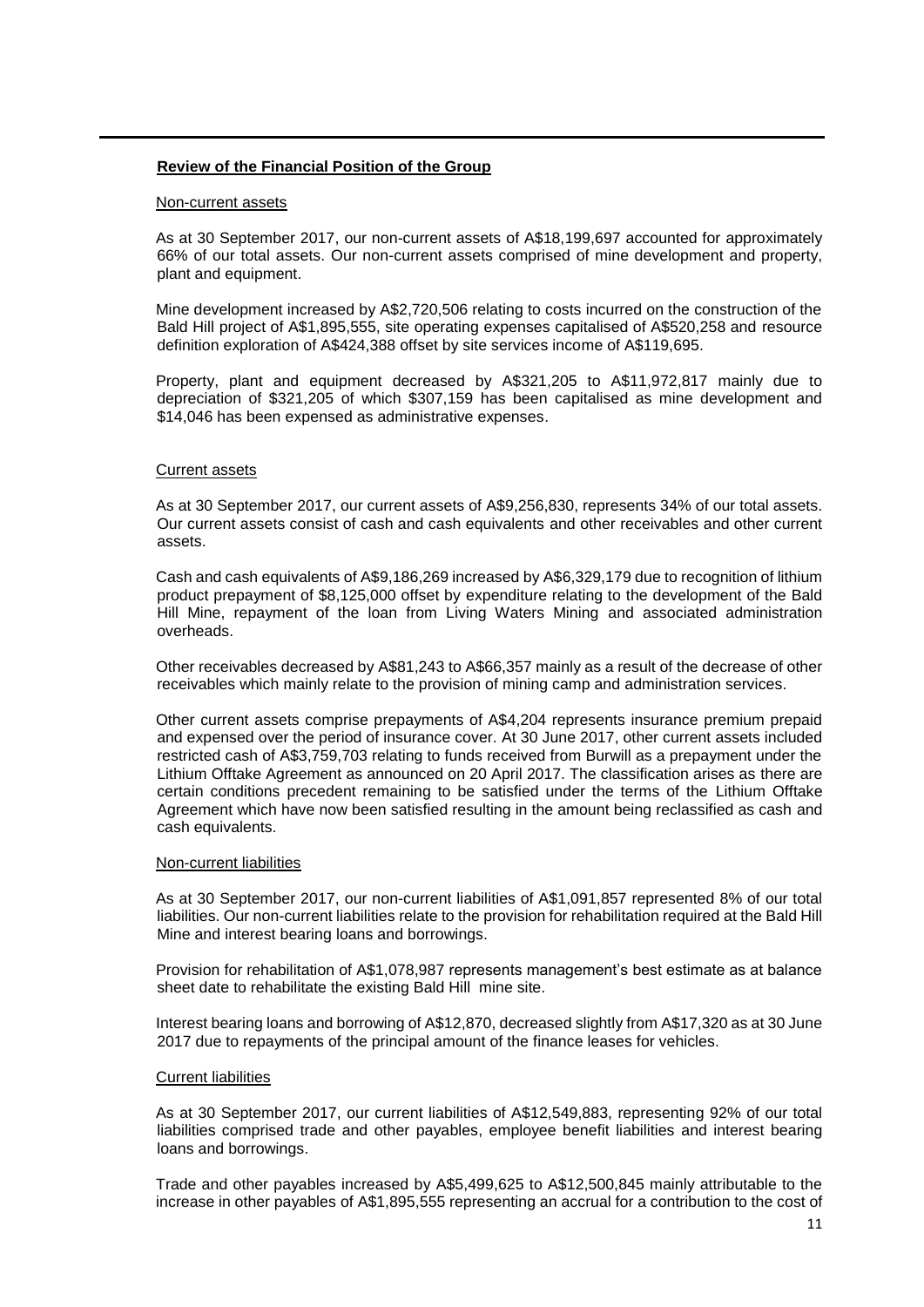constructing the Bald Hill project in excess of the A\$12,500,000 farm-in expenditure incurred by Lithco as part of their farm-in to the project; and second tranche of prepayment received under the lithium concentrate offtake agreement of A\$4,375,000 in July 2017, offset by the repayment of a portion of the Living Waters Loan.

Employee benefit liabilities decreased by A\$13,151 to A\$31,851 as a result of annual leave accruals for our employees.

Interest bearing loans and borrowings, amounting to A\$17,187 as at 30 September 2017, decreased by A\$7,864 mainly due to the repayment of insurance premium funding.

#### Shareholders' equity

As at 30 September 2017, our Shareholders' equity amounted to A\$13,814,787 comprising A\$38,960,275 of issued share capital, A\$2,229,237 of parent equity contribution, A\$1,620,202 of share based payment reserve and A\$28,994,927 of accumulated losses.

#### Working Capital

The Company has a negative working capital of A\$3,293,053 as at 30 September 2017 mainly due the Living Waters Loan being classified as current and an accrual for a contribution to the cost of constructing the Bald Hill project in excess of the A\$12,500,000 farm-in expenditure required to be incurred by Lithco. The Living Waters Loan is classified as current on the assumption that the Company will be cash flow positive within the next 12 months as a result of the development and construction of the Bald Hill Project.

The Company had in October 2017 announced that it had entered into a Binding Term Sheet, a subscription agreement and a variation letter in relation to, amongst others, an equity and debt raising from Burwill for A\$24.375 million representing A\$19.575 million through share subscriptions by Burwill in four (4) tranches (placement) and A\$4.8 million as a loan. As at the date of this announcement, the placement proceeds of A\$14.575 million (representing tranches 1 to 3 of the placement) had been received by the Company. However, the Company has not received the remaining placement proceeds of A\$5.0 million (representing tranche 4 of the placement).

# **Review of the Cash Flow Statement of the Group**

In 1Q FY2018, we recorded a net cash outflow from operating activities of A\$558,664 which comprised payments made to suppliers mainly for corporate administration and employees of A\$581,028, interest paid on finance lease of A\$8,548, offset by interest received of A\$30,912.

Net cash outflow from investing activities amounted to A\$641,949, which was attributable to payments for mine development of \$824,951, offset by the receipts from provision of mine administration related services of \$183,002.

Net cash inflow from financing activities amounted to A\$7,599,751 which were as a result of receipt from funds from prepayment for the future sale of lithium of \$8,125,000, offset by payment in insurance premium funding of A\$7,865, repayment of hire purchase of A\$4,451 and repayment of Living Waters Loan of \$512,933 in accordance with revised repayment terms pursuant to the Agreement.

As at 30 September 2017, our cash and cash equivalents amounted to A\$9,186,269.

### **9. Where a forecast, or a prospect statement, has been previously disclosed to shareholders, any variance between it and the actual results**

Exploration drilling on lithium on the Bald Hill Mine Site has continued. The Company has yet to commence commercial production of tantalum and lithium and will continue to keep shareholders updated in relation thereto.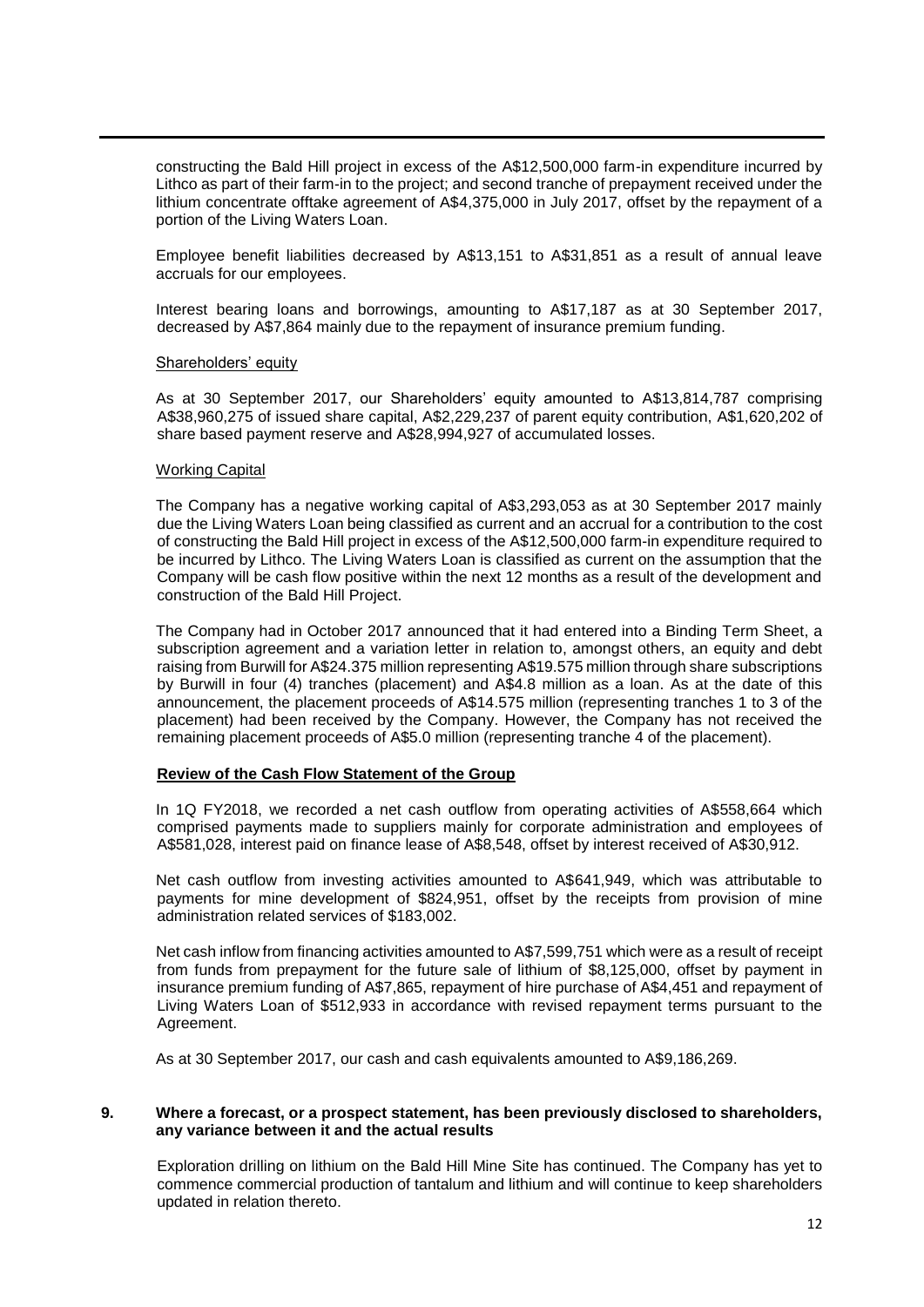Further information on the aforementioned can be found in the Company's announcements on 2 August 2017, 6 September 2017 and 14 September 2017.

Save as disclosed, the Company did not issue any other prospect statement.

### **10. A commentary at the date of the announcement of the significant trends and competitive conditions of the industry in which the group operates and any known factors or events that may affect the group in the next reporting period and the next 12 months.**

The desire to reduce oil dependence and reduce air pollution has driven the demand towards New Energy Vehicles (NEVs). Chinese government policies pushing for either partially or fully electric vehicles are driving growth for electric vehicles and its associated technologies. In addition, France has indicated it will ban sales of petrol and diesel vehicles by 2040 as part of its ambitious plan to meet its targets under the Paris climate accord<sup>1</sup>. Part of this growth has put lithium under the spotlight and the need for lithium in the batteries that power them.

There are still more investments expected in new battery manufacturing, plus ramp up and expansions expected by existing manufacturers like Tesla that will drive demand further. According to statistics reported in Bloomberg recently, Australia is the world leader in lithium production, accounting for 40.5 per cent of the world's total. $2$ 

The Company had issued an independent qualified person's report (reported with the JORC code) ("**IQPR**") on 7 August 2017 reporting new lithium reserves and resources and an increase in tantalum reserves and resources. Another IQPR was also issued on 24 October 2017 to report an increase in lithium and tantalum resources. Construction has also commenced on the new lithium plant at the Bald Hill Mine Site with commissioning expected early 2018.

Tantalum concentrate spot prices have improved recently but the Company will postpone commercial mining and production of tantalum concentrate to coincide with spodumene concentrate production. With the construction of the lithium plant commencing, the Company is seeking opportunities to vertically integrate the lithium and tantalum business to add value to the lithium and tantalum concentrates produced through the Company's mining operations.

The Company will keep shareholders updated on any material developments as and when appropriate.

1 The Guardian July 6, 2017

2 <https://www.miningpeople.com.au/news/mining-the-future-is-lithium-the-next-big-thing>

### **11. If a decision regarding dividend has been made:-**

### **(a) Whether an interim (final) ordinary dividend has been declared (recommended); and**

No dividend has been declared for 1Q FY2018.

**(b)(i) Amount per share (cents)**

Not applicable.

#### **(b)(ii) Previous corresponding period (cents)**

None.

**(c) Whether the dividend is before tax, net of tax or tax exempt. If before tax or net of tax, state the tax rate and the country where the dividend is derived. (If the dividend is not taxable in the hands of the shareholders, this must be stated).**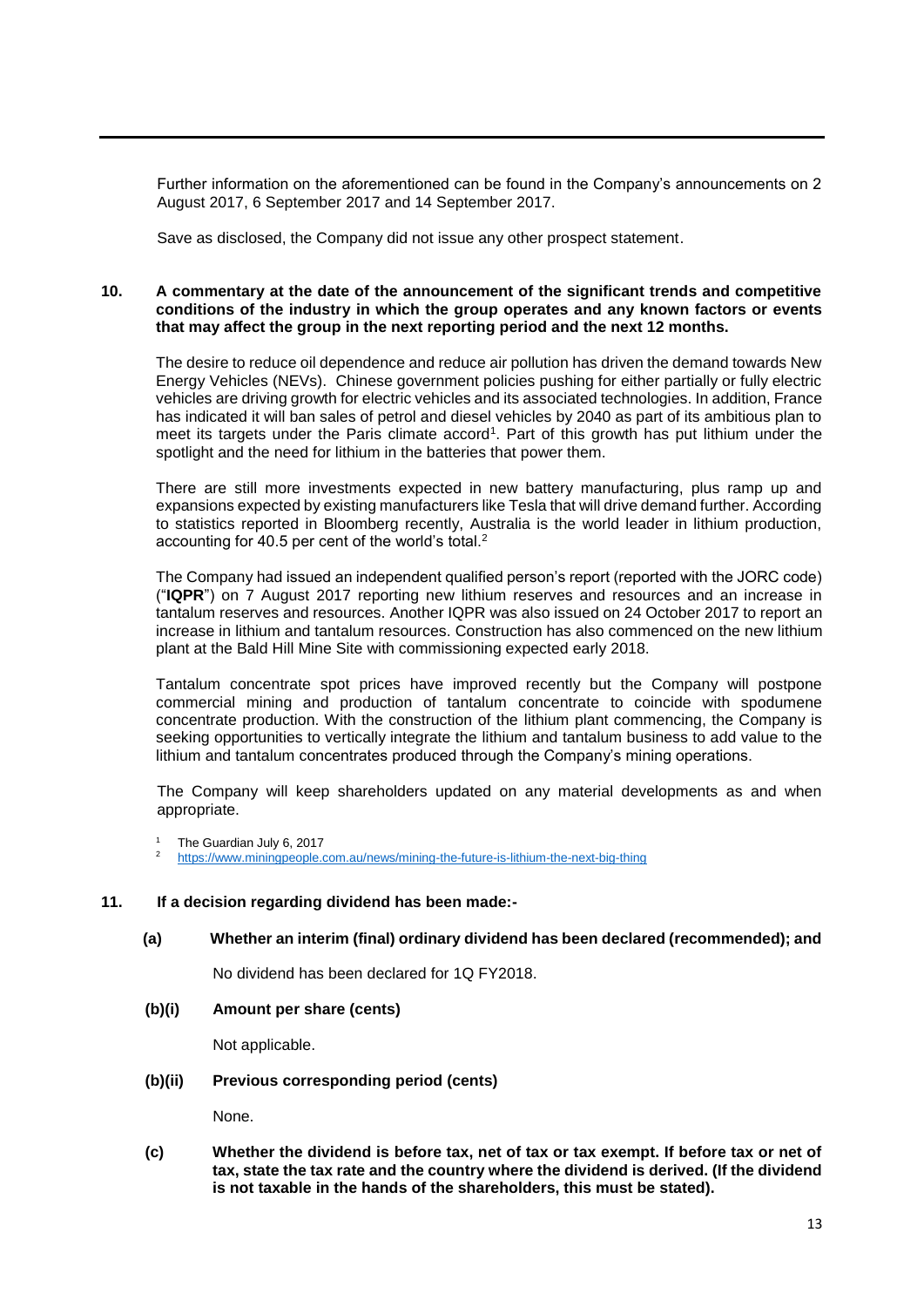Not applicable.

# **(d) The date the dividend is payable.**

Not applicable.

## **(e) Book closure date**

Not applicable.

### **12. If no dividend has been declared/recommended, a statement to that effect**

No dividend has been declared or recommended for 1Q FY2018.

### **13. If the group has obtained a general mandate from shareholders for interested person transactions ("IPT"), the aggregate value of such transactions as required under Rule 920(1)(a)(ii). If no IPT mandate has been obtained, a statement to that effect.**

The Company does not have a general mandate for recurrent interested person transactions. There were no interested person transactions which were S\$100,000 or more entered into during the financial period reported on.

#### **14. Confirmation that the issuer has procured undertakings from all its directors and executive officers (in the format set out in Appendix 7H) under Rule 720(1).**

We confirm that we have procured undertakings from our Directors, namely Pauline Gately, Suen Sze Man, Ong Kian Guan and Mahtani Bhagwandas and executive officers, namely Tjandra Pramoko and Fiona Mun Ni Leaw as required under Rule 720(1).

### **15. Use of Proceeds**

# Use of IPO Proceeds

Pursuant to its IPO, the Company raised gross proceeds of S\$10 million ("**IPO Proceeds**"). As at the date of this announcement, the IPO Proceeds have been utilised as follows:

| Use of Proceeds $(1)$          | Amount<br><b>Allocated</b><br>(A\$'000) | Amount<br><b>Utilised</b><br>(A\$'000) | Amount<br><b>Unutilised</b><br>(A\$'000) |
|--------------------------------|-----------------------------------------|----------------------------------------|------------------------------------------|
| Exploration and drilling       | 1,028                                   | 621                                    | 407                                      |
| Internal scoping study         | 428                                     | 373                                    | 55                                       |
| Development of mining deposits | 428                                     | 335                                    | 93                                       |
| Working capital <sup>(2)</sup> | 4,723                                   | 4,723                                  | ۰                                        |
| Listing expenses               | 1,962                                   | 1,962                                  | ۰                                        |
| <b>Total</b>                   | 8,569                                   | 7,456                                  | 555                                      |

Notes

(1) The IPO Proceeds were received on 2 September 2014 and for the purpose of comparability have been converted to AUD on the date received.

(2) The amount of working capital has been utilised for refurbishment and construction of the Bald Hill and Boulder Facilities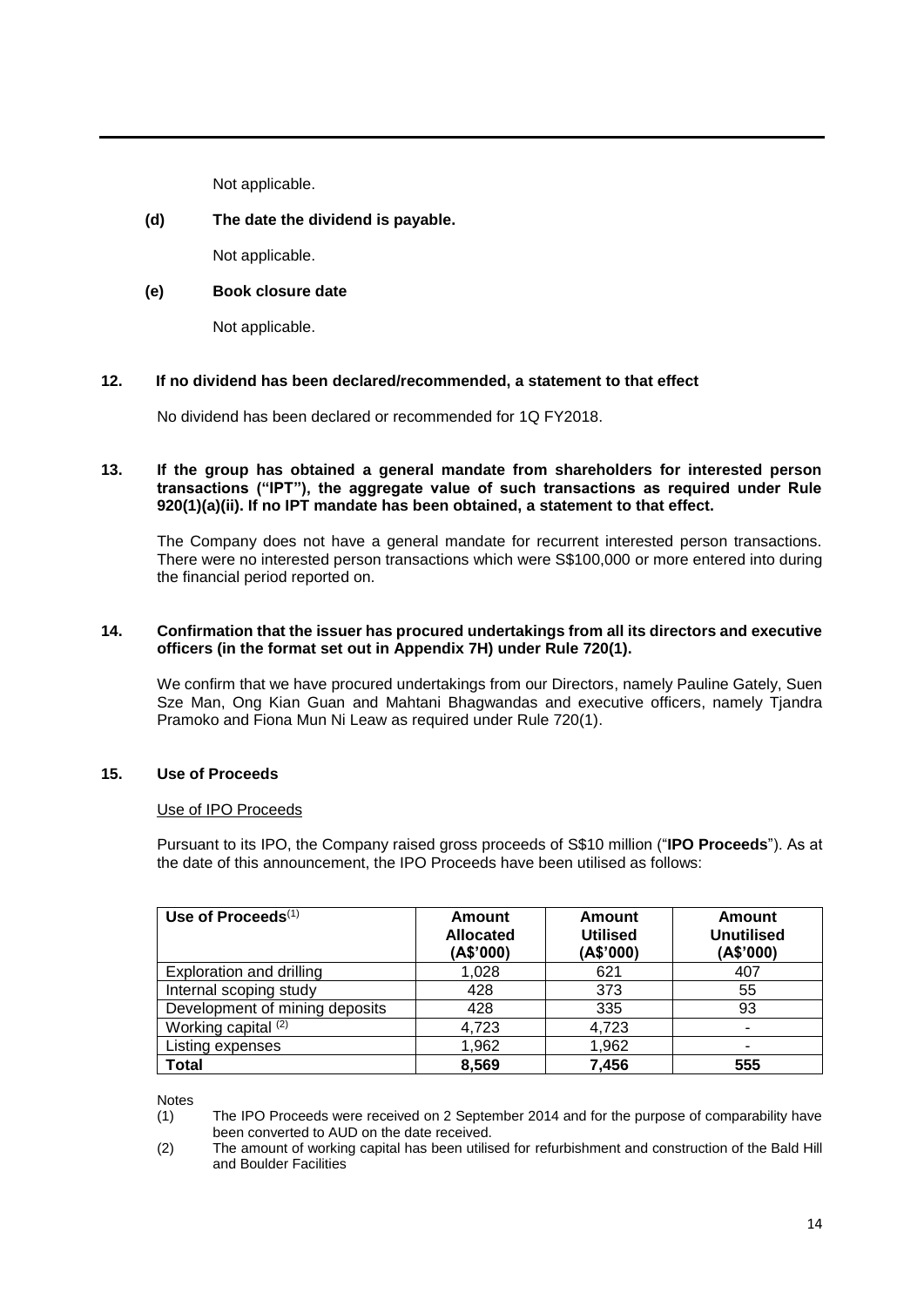# **Use of Placement Proceeds from placement in 2016**

The net proceeds from the placement, which was completed on 30 June 2016, was approximately A\$4.9 million ("Placement") ("Net Proceeds"). As at the date of this announcement, the Net Proceeds have been fully utilised as follows:

| Use of Proceeds                      | Amount<br>allocated<br>A\$'000 | Amount<br>utilised<br>A\$'000 | Amount<br><b>Unutilised</b><br>A\$'000 |
|--------------------------------------|--------------------------------|-------------------------------|----------------------------------------|
| General working capital purposes (1) | 4.949                          | 4.949                         |                                        |
| Total                                | 4.949                          | 4.949                         |                                        |

Notes:<br>(1) A breakdown on the utilisation for general working capital purposes is as follows:

|                                                                         | A\$'000 |
|-------------------------------------------------------------------------|---------|
| Payments to suppliers and employees                                     | 2.942   |
| Repayment of Living Water Loan, leases and insurance<br>premium funding | 2.007   |
| Total                                                                   | 4.949   |
|                                                                         |         |

The above utilisation are in accordance with the intended use of the Net Proceeds, as stated in the Company's announcement dated 6 June 2016.

### **Use of Placement Proceeds from placement to Burwill Commodity Limited**

As at the date of this announcement, the proceeds from the placement received to-date, amounting to A\$14.575 million (representing tranches 1 to 3 of the placement), has not been utilised.

### **ADDITIONAL DISCLOSURE REQUIRED FOR MINERAL, OIL AND GAS COMPANIES**

### **16a. Rule 705 (6)(a) of the Catalist Listing Manual**

### **i. Use of funds/cash for the quarter:-**

For the quarter ended 30 September 2017 ("**1Q FY2018**"), funds / cash were mainly used for the following activities:-

| <b>Purpose</b>                    | Amount<br>(A\$)<br><b>Projected Usage</b> | Amount<br>(4\$)<br><b>Actual Usage</b> |  |
|-----------------------------------|-------------------------------------------|----------------------------------------|--|
| Corporate administrative expenses | 700,000                                   | 581,028                                |  |
| Exploration                       | 950,000                                   | 424,388                                |  |
| Mine development costs            | 800,000                                   | 400,563                                |  |
| Total                             | 2,450,000                                 | 1,405,979                              |  |

### **Explanation for the variances:**

Exploration was lower than forecast of A\$950,000 for the period due to a reduction in activity to focus on mine development. Mine development costs were lower than forecast of A\$800,000 due to the timing of payments.

Administrative expenses were comparable to forecast.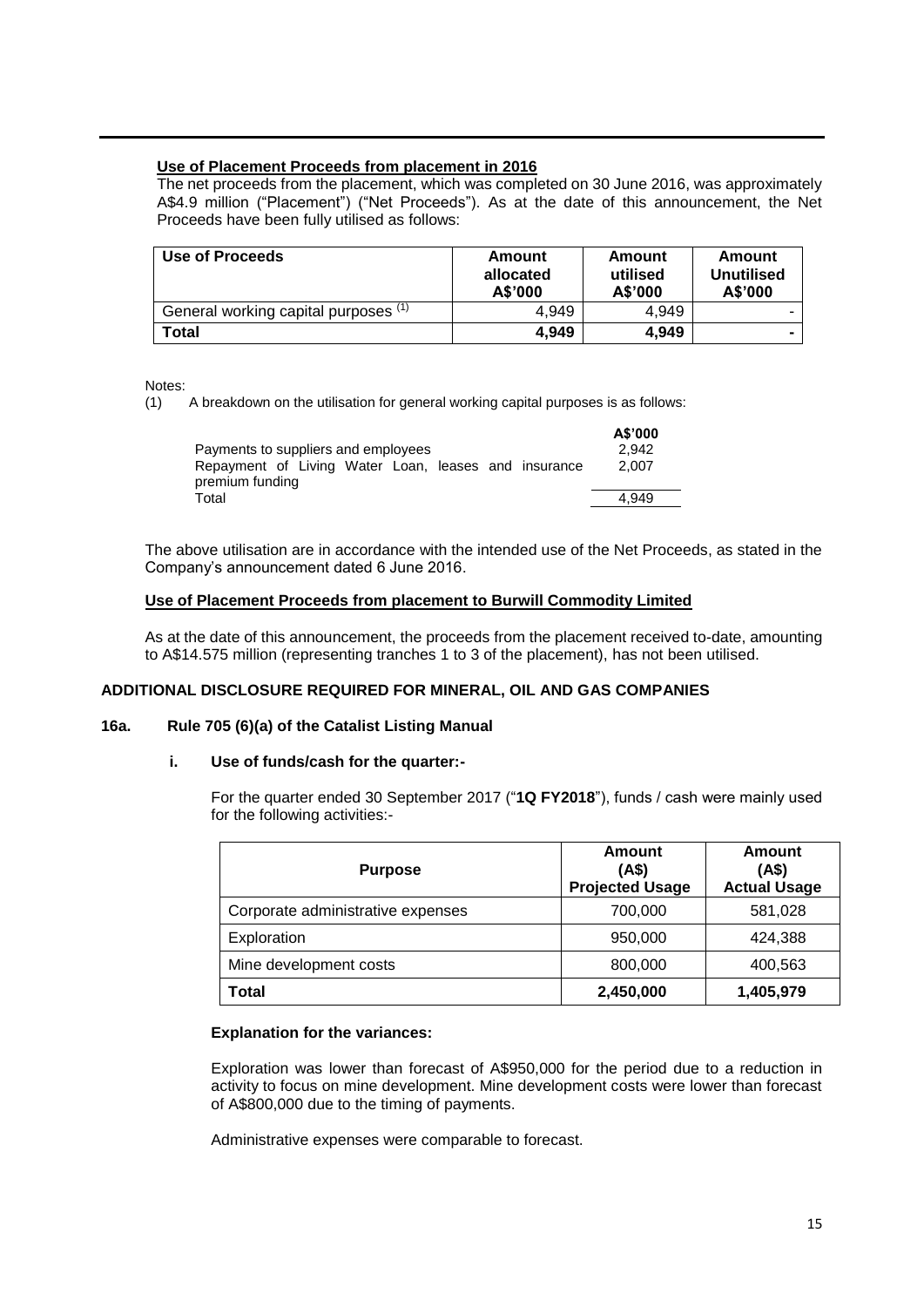#### **ii. Projection on the use of funds/cash for the next immediate quarter, including principal assumptions:-**

For the next immediate quarter (financial period from 1 October 2017 to 31 December 2017 ("**2Q FY2018**")), the Company's use of funds/cash for development activities are expected to be as follows:-

| <b>Purpose</b>                    | Amount<br>(AS) |
|-----------------------------------|----------------|
| Corporate administrative expenses | 600,000        |
| Mine development costs            | 18,900,000*    |
| Total                             | 19,500,000     |

\*Mine development costs relates to expenditure that will be incurred under the Joint Venture of the Project with Lithco as the latter has already completed its \$12.5 million expenditure farm-in; and will be funded through funds received from Burwill as a prepayment under the Lithium Offtake Agreement, capital raising and loan that was completed post 30 September 2017.

The above projection is based on the Company's budgeted cashflow which draws from the Pre-Feasibility Study report issued by Tawana in July 2017, cash call forecast from the joint venture with Lithco and corporate budget.

For the avoidance of doubt, such projection of funds/cash does not include any expenditure which is to be incurred by Lithco under the Proposed Transaction.

### **17a. Rule 705 (7)(a) of the Catalist Listing Manual**

**Details of exploration (including geophysical surveys), mining development and/or production activities undertaken by the Company and a summary of the expenditure incurred on those activities, including explanation for any material variances with previous projections, for the period under review. If there has been no exploration, development and/or production activity respectively, that fact must be stated;**

Lithco had continued exploratory drilling at the Bald Hill targeted at adding to the overall understanding of the resource potential extending from the current pits. Deeper extensional drilling has commenced on the Bald Hill mining lease, on a nominal 320m x 160m grid. Core drilling also commenced to obtain additional metallurgical samples. The drilling confirmed the continuity of the pegmatites previously mined at Bald Hill some hundreds of metres at depth and along strike beyond the current resource models and identified another thick mineralised pegmatite approximately 30-100 metres below the current AMAL resource model.

A concept study has commenced with the aim of obtaining indicative capital and operating costs for the addition of a 1Mtpa spodumene concentrator.

The Pre-Feasibility Study on the Bald Hill Lithium and Tantalum project completed and issued by Tawana on 11 July 2017 proving the technical and financial viability of a 1.2Mtpa lithium Dense Media Separation circuit (DMS) adjacent to the existing tantalum processing facility (TPF) with a forecast annual production of approximately 155,000tpa of spodumene concentrate and 260,000lb/pa of tantalum pentoxide. The current ore reserve enables an initial mine life of 3.6 years.

During 1Q FY2018, the Lithium Rights Joint Venture ("LRJV") focussed on infill drilling to increase the current resource in the area and announced an increase in resource on 12 October 2017 to 18.9Mt at 1.18% Li<sub>2</sub>O and 149 ppm  $Ta_2O_5$  at a 0.5% Li<sub>2</sub>O cut-off and additional tantalum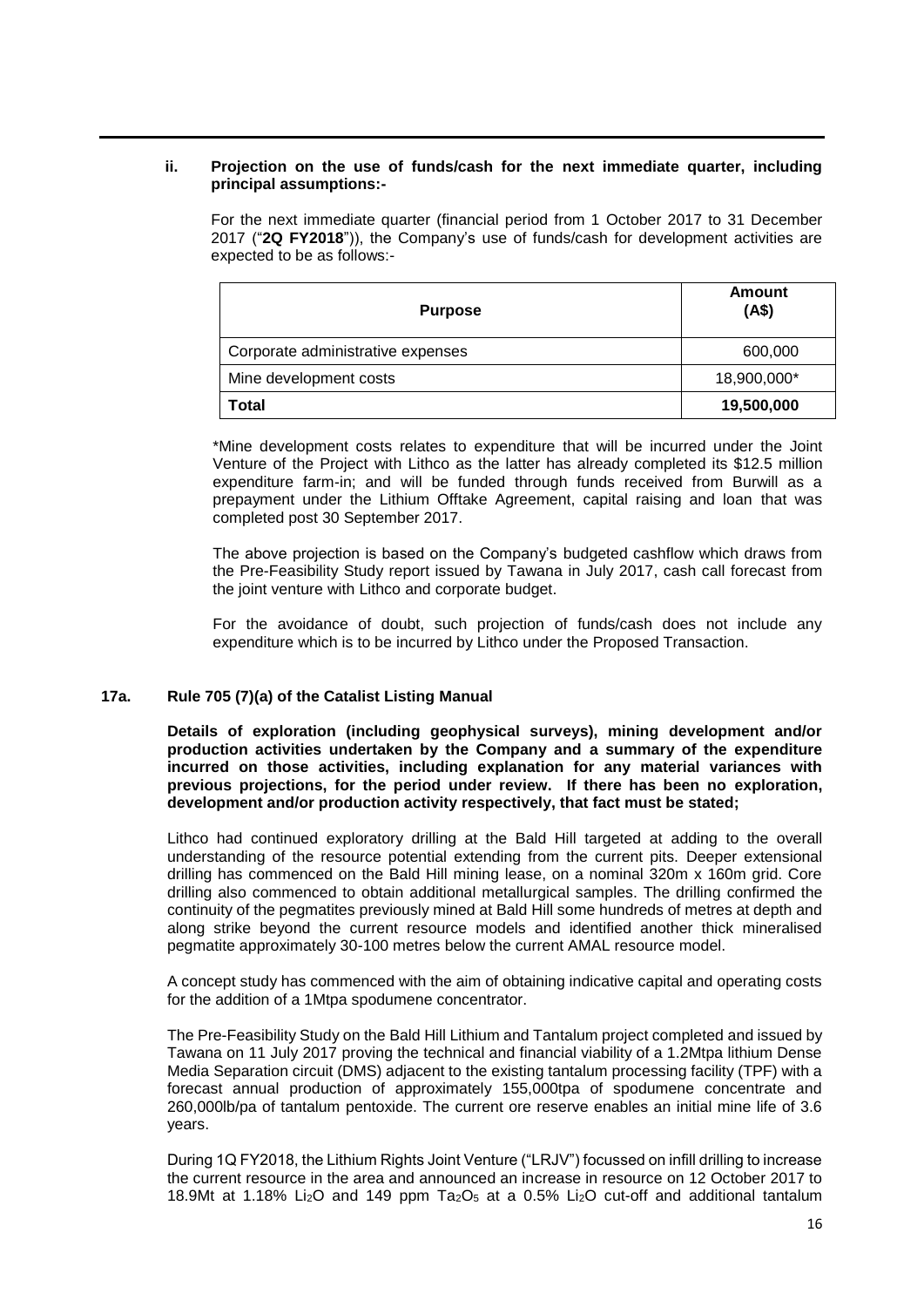resources of 6.4Mt at 330ppm  $Ta_2O_5$  at a 200ppm  $Ta_2O_5$  cut-off which represents a 47% increase in total contained lithium.

During 1Q FY2018, the construction of the lithium plant at the Bald Hill Mine commenced following the award of an Engineering, Procurement and Construction ("EPC") contract to Primero Group to build a 1.2Mtpa Dense Media Separation ("DMS") circuit.

### *EPC Update*

- Engineering is well-advanced with design more than 70% complete.
- Concrete works well-advanced,
- Buried services (electrical/piping) progressing with conduits and pits being position/installed and HDPE pipes being welded ready for installation.
- Steelwork is progressively being detailed and progressing through fabrication and painting. First package of structural steel has arrived on site and is being erected.
- Procurement of major equipment is progressing with critical orders on track.

#### *Major Contracts*

- Mining; Fuel and Power; Crushing; Non-Process Infrastructure and Haul road upgrade tenders closed.

#### *Accommodation Camp*

In addition to the 40-room existing camp, personnel are also now being housed at the leased 150-person Lanfranchi camp.

The Company has expended A\$424,388 during 1Q FY2018 on exploration as part of its contribution to the Lithium Rights Joint Venture with Lithco.

Further information on the aforementioned can be found in the Company's announcements on 2 August 2017 6 September 2017 and 14 September 2017.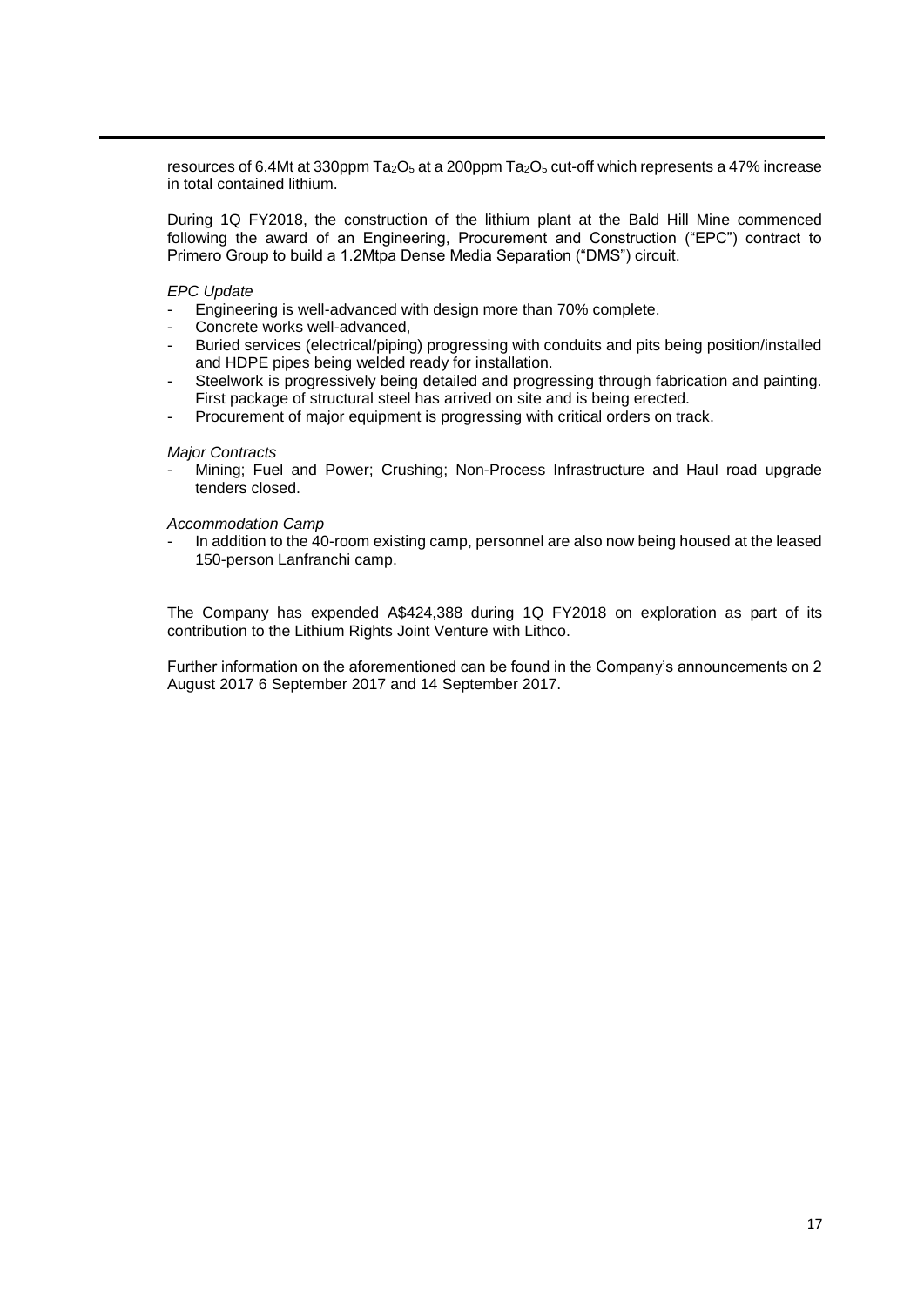### **17b. Rule 705 (7)(b) of the Catalist Listing Manual**

### **Update on its reserves and resources, where applicable, in accordance with the requirements set out in Practice Note 4C, including a summary of reserves and resources as set out in Appendix 7D.**

The Company has updated its latest reserves and resources as set out in the IQPR (Independent Qualified Person's Report) dated 24 October 2017. A copy of the IQPR can be found in the Company's SGX Announcement dated 25 October 2017.

As disclosed in Table 1 of the IQPR, the summary of the reserves and resources for the Bald Hill Tantalum and Lithium Project as at 11 October 2017 as per Appendix 7D of the Catalist Rules is as follows:

|                                        |                                                                                                                                                                                                                                                                                                                                        |                             | <b>Gross Attributable to Licence</b>             |                                   | <b>Net Attributable to Issuer</b> |                                                  |                                     |                                                       |
|----------------------------------------|----------------------------------------------------------------------------------------------------------------------------------------------------------------------------------------------------------------------------------------------------------------------------------------------------------------------------------------|-----------------------------|--------------------------------------------------|-----------------------------------|-----------------------------------|--------------------------------------------------|-------------------------------------|-------------------------------------------------------|
| <b>Category</b><br><b>Mineral Type</b> |                                                                                                                                                                                                                                                                                                                                        | <b>Tonnes</b><br>(millions) | Grade<br>Ta <sub>2</sub> O <sub>5</sub><br>(ppm) | Grade<br>Li <sub>2</sub> O<br>(%) | <b>Tonnes</b><br>(millions)       | Grade<br>Ta <sub>2</sub> O <sub>5</sub><br>(ppm) | # Grade<br>Li <sub>2</sub> O<br>(%) | <b>Change from</b><br>previous<br>update<br>(tonnes%) |
|                                        | RESERVES - Central (Lithco, July 2017), reported using 0.39% Li <sub>2</sub> O and 200ppm Ta <sub>2</sub> O <sub>s</sub> cut-offs                                                                                                                                                                                                      |                             |                                                  |                                   |                                   |                                                  |                                     |                                                       |
| Proved                                 | Tantalum                                                                                                                                                                                                                                                                                                                               | 0.0                         | 0                                                | 0.00                              | 0.0                               | 0                                                | 0.00                                | no change                                             |
| Probable                               | <b>Tantalum</b>                                                                                                                                                                                                                                                                                                                        | 1.4                         | 317                                              | 0.21                              | 1.4                               | 317                                              | 0.11                                | no change                                             |
| <b>Total</b>                           | <b>Tantalum</b>                                                                                                                                                                                                                                                                                                                        | 1.4                         | 317                                              | 0.21                              | 1.4                               | 317                                              | 0.11                                | no change                                             |
| Proved                                 | Tantalum+Lithium                                                                                                                                                                                                                                                                                                                       | 0.0                         | о                                                | 0.00                              | 0.0                               | o                                                | 0.00                                | no change                                             |
| Probable                               | Tantalum+Lithium                                                                                                                                                                                                                                                                                                                       | 4.3                         | 208                                              | 1.18                              | 4.3                               | 208                                              | 0.59                                | no change                                             |
| <b>Total</b>                           | Tantalum+Lithium                                                                                                                                                                                                                                                                                                                       | 4.3                         | 208                                              | 1.18                              | 4.3                               | 208                                              | 0.59                                | no change                                             |
| <b>TOTAL RESERVES</b>                  |                                                                                                                                                                                                                                                                                                                                        | 5.7                         | 235                                              | 0.94                              | 5.7                               | 235                                              | 0.47                                | no change                                             |
| <b>RESOURCES</b>                       |                                                                                                                                                                                                                                                                                                                                        |                             |                                                  |                                   |                                   |                                                  |                                     |                                                       |
| 2014                                   | Tantalum resources - Creekside, reported using 100ppm Ta2O5 lower cut-off (carried over from previous IQPR, by AMC                                                                                                                                                                                                                     |                             |                                                  |                                   |                                   |                                                  |                                     |                                                       |
| Measured                               | Tantalum                                                                                                                                                                                                                                                                                                                               | 0.0                         | o                                                |                                   | 0.0                               | о                                                |                                     | no change                                             |
| Indicated                              | Tantalum                                                                                                                                                                                                                                                                                                                               | 0.3                         | 405                                              |                                   | 0.3                               | 405                                              |                                     | no change                                             |
| Inferred                               | Tantalum                                                                                                                                                                                                                                                                                                                               | 0.0                         | 440                                              |                                   | 0.0                               | 440                                              |                                     | no change                                             |
| <b>Subtotal</b>                        | <b>Tantalum</b>                                                                                                                                                                                                                                                                                                                        | 0.3                         | 406                                              |                                   | 0.3                               | 406                                              |                                     | no change                                             |
| $Ta2O5$ cut-offs                       | Tantalum resources - Central and Boreline (Lithco, October 2017), reported below 0.5% Li <sub>2</sub> O cut-off and above 200 ppm<br>Note: Equivalent to Table 3, 11 October 2017                                                                                                                                                      |                             |                                                  |                                   |                                   |                                                  |                                     |                                                       |
| Measured                               | Tantalum                                                                                                                                                                                                                                                                                                                               | 0.0                         | o                                                |                                   | 0.0                               | о                                                |                                     | 0%                                                    |
| Indicated                              | Tantalum                                                                                                                                                                                                                                                                                                                               | 3.9                         | 342                                              |                                   | 3.9                               | 342                                              |                                     | 35%                                                   |
| Inferred+                              | Tantalum                                                                                                                                                                                                                                                                                                                               | 2.5                         | 313                                              |                                   | 2.5                               | 313                                              |                                     | $-5%$                                                 |
| <b>Subtotal</b>                        | <b>Tantalum</b>                                                                                                                                                                                                                                                                                                                        | 6.4                         | 330                                              |                                   | 6.4                               | 330                                              |                                     | 17%                                                   |
|                                        | Tantalum + Lithium Resources - Central and Boreline (Lithco, October 2017)<br>Note: Equivalent to Table 1, 11 Oct 2017, Creekside excluded (no lithium estimated)                                                                                                                                                                      |                             |                                                  |                                   |                                   |                                                  |                                     |                                                       |
|                                        | Measured Tantalum+Lithium                                                                                                                                                                                                                                                                                                              | 0.0                         | 0                                                | 0.00                              | 0.0                               | 0                                                | 0.00                                | 0%                                                    |
|                                        | Indicated Tantalum+Lithium                                                                                                                                                                                                                                                                                                             | 8.0                         | 190                                              | 1.18                              | 8.0                               | 190                                              | 0.59                                | 74%                                                   |
| Inferred                               | Tantalum+Lithium                                                                                                                                                                                                                                                                                                                       | 10.9                        | 118                                              | 1.18                              | 10.9                              | 118                                              | 0.59                                | 33%                                                   |
| Total                                  | Tantalum+Lithium                                                                                                                                                                                                                                                                                                                       | 18.9                        | 149                                              | 1.18                              | 18.9                              | 149                                              | 0.59                                | 48%                                                   |
|                                        | Upgrade of some Inferred Resources from previous estimate has resulted in -% change in current Inferred Resources<br>At June 28, 2017 Lithco had earned 50% of the Lithium so Resource and Reserve Li <sub>2</sub> O grades have been halved to<br>represent the share attributable to AMAL.                                           |                             |                                                  |                                   |                                   |                                                  |                                     |                                                       |
|                                        | Resources subset included in the 18.9 Mt above: Central and Boreline (Lithco, October 2017), reported above 0.5% Li <sub>2</sub> O<br>cut-off and 200 ppm Ta <sub>2</sub> O <sub>5</sub> cut-offs<br>Note: Equivalent to Table 2, 11 Oct 2017, these are a subset of the lithium/tantalum resources reported in Table 1, October 2017. |                             |                                                  |                                   |                                   |                                                  |                                     |                                                       |
| Measured                               | Tantalum+Lithium                                                                                                                                                                                                                                                                                                                       | 0.0                         | ٥                                                | 0.00                              | 0.0                               | о                                                |                                     |                                                       |
| Indicated                              | Tantalum+Lithium                                                                                                                                                                                                                                                                                                                       | 2.5                         | 315                                              | 1.20                              | 2.5                               | 158                                              | 0.60                                | 32%                                                   |
| Inferred <sup>+</sup>                  | Tantalum+Lithium                                                                                                                                                                                                                                                                                                                       | 1.2                         | 296                                              | 1.18                              | 1.2                               | 148                                              | 0.59                                | $-14%$                                                |
| Total                                  | Tantalum+Lithium                                                                                                                                                                                                                                                                                                                       | 4 O                         | 309                                              | 1.20                              | 4 N                               | 143                                              | በ 6በ                                | 25%                                                   |